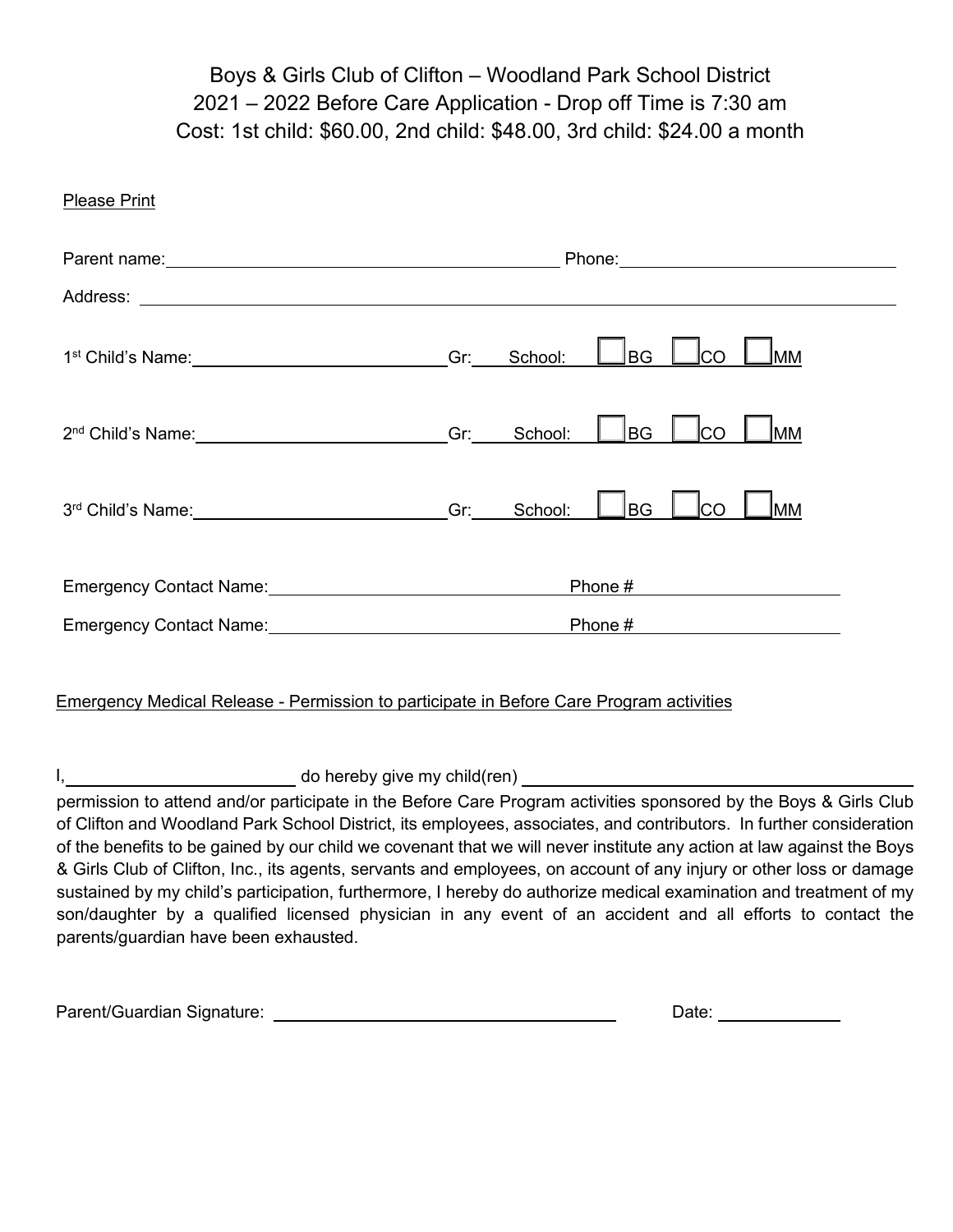| Are there any special problems we should be aware of?                                                                                        |  |
|----------------------------------------------------------------------------------------------------------------------------------------------|--|
| Does your child have or is he/she subject to any of the following?<br>Convulsions<br>Fainting<br><b>Heart Trouble</b><br>Allergies<br>Asthma |  |
| Doctor's name:<br>Phone $#$ :                                                                                                                |  |

## **Statement of Good Health**

I understand that my child is in good health and has NO RESTRICTIONS placed upon him/her while participating in the School's Out Program activities.

By signing below, I acknowledge that:

- · I have read and received a copy of the Information to Parents Statement prepared by the Bureau of Licensing in the Division of Youth and Family Services
- · I have read and received a copy of the Boys & Girls Club's Discipline Policy
- · I have read and received a copy of the Policy on the Management of Communicable Diseases
- · I do hereby give my child permission to attend and/or participate in the After School Program activities sponsored by the Boys & Girls Club of Clifton, its employees, associates, and contributors. In further consideration of the benefits to be gained by my child I covenant that I will never institute any action at law against the Boys & Girls Club of Clifton, Inc., its agents, servants and employees, on account of any injury or other loss or damage sustained by my child's participation, furthermore, I hereby authorize medical examination and treatment of my son/daughter by a qualified licensed physician in any event of an accident and all efforts to contact the parents/guardian have been exhausted.
- · I have read and understand the policies of the Boys & Girls Club and agree to abide by the Boys & Girls Club of Clifton procedures in order for my child to attend the School's-Out child care program.

| Child(ren)'s Name:         |       |
|----------------------------|-------|
| Parent/Guardian Name:      |       |
| Parent/Guardian Signature: | Date: |